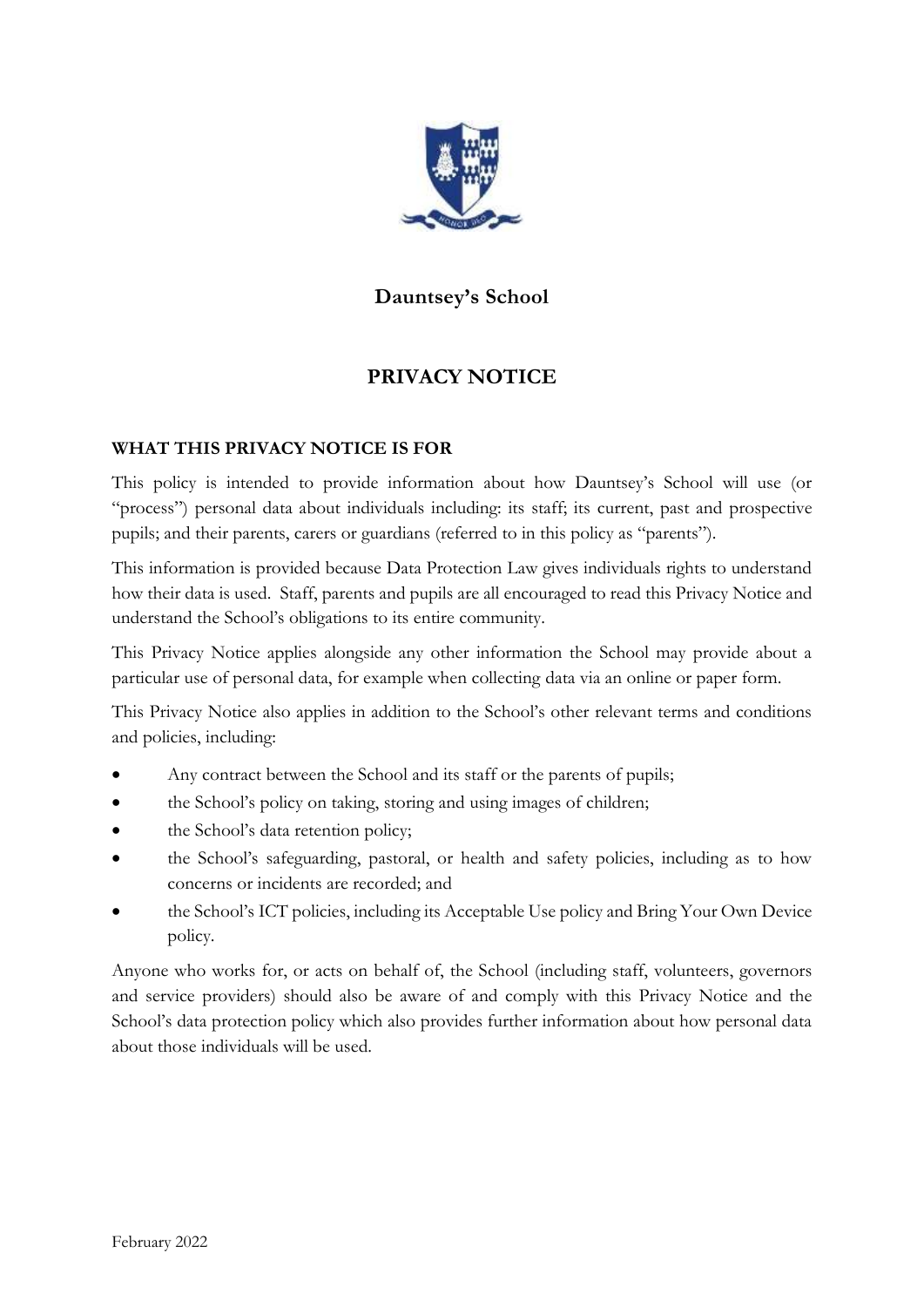## **RESPONSIBILITY FOR DATA PROTECTION**

The Bursar is the School's Data Protection Officer, who will deal with all your requests and enquiries concerning the School's uses of your personal data (see section on Your Rights below) and endeavour to ensure that all personal data is processed in compliance with this policy and Data Protection Law.

## **WHY THE SCHOOL NEEDS TO PROCESS PERSONAL DATA**

In order to carry out its ordinary duties to staff, pupils and parents, the School needs to process a wide range of personal data about individuals (including current, past and prospective staff, pupils or parents) as part of its daily operation.

Some of this activity the School will carry out in order to fulfil its legal rights, duties or obligations – including those under a contract with its staff, or parents of the pupils.

Other uses of personal data will be made in accordance with the School's legitimate interests, or the legitimate interests of another, provided that these are not outweighed by the impact on individuals, and provided it does not involve special or sensitive types of data.

The School expects that the following uses will fall within that category of its "legitimate interests":

- For the purpose of pupil selection (and to confirm the identity of prospective pupils and their parents);
- To provide education services, including musical education, physical training or spiritual development, career services, and extra-curricular activities to pupils and monitoring pupils' progress and educational needs;
- Maintaining relationships with alumni and the school community;
- For the purposes of management planning and forecasting, research and statistical analysis, including that imposed or provided for by law (such as tax, diversity or gender pay gap analysis);
- To enable relevant authorities to monitor the School's performance and to intervene or assist with incidents as appropriate;
- To give and receive information and references about past, current and prospective pupils, including relating to outstanding fees or payment history, to/from any educational institution that the pupil attended or where it is proposed they attend; and to provide references to potential employers of past pupils;
- To enable pupils to take part in national or other assessments, and to publish the results of public examinations or other achievements of pupils of the School;
- To safeguard pupils' welfare and provide appropriate pastoral care;
- To monitor (as appropriate) use of the School's IT and communications systems in accordance with the School's ICT Acceptable Use Policy.
- To make use of photographic images of pupils in School publications, on the School website and (where appropriate) on the School's social media channels in accordance with the School's policy on taking, storing and using images of children;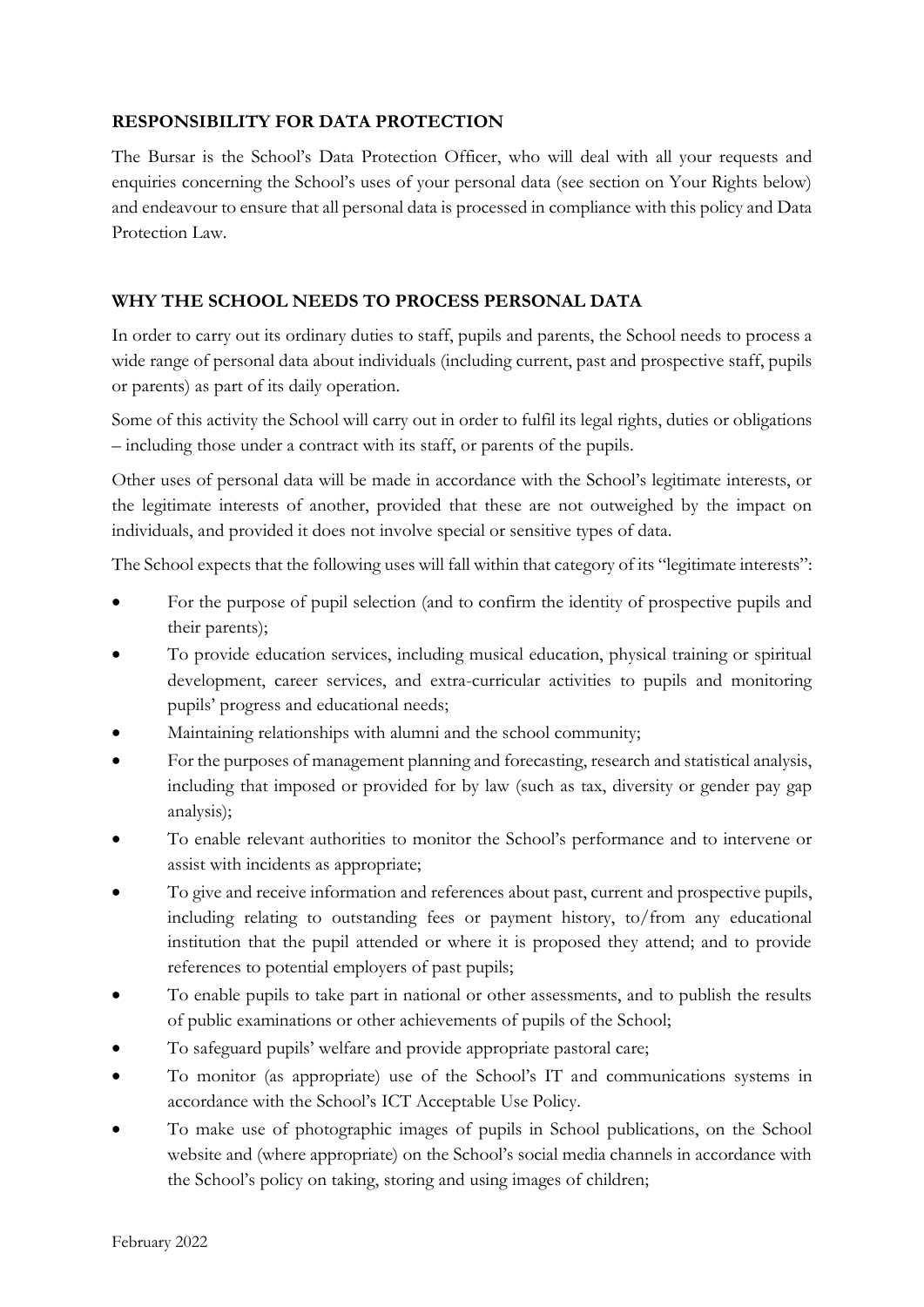- For security purposes, including CCTV;
- To carry out or co-operate with any School or external complaints, disciplinary or investigation process, and
- Where otherwise reasonably necessary for the School's purposes, including to obtain appropriate professional advice and insurance for the School.

In addition, the School will on occasion need to process special category personal data (concerning health, ethnicity, religion, biometrics or sexual life) or criminal records information (such as when carrying out DBS checks) in accordance with rights or duties imposed on it by law, including as regards safeguarding and employment, or from time to time by explicit consent where required. These reasons will include:

- To safeguard pupils' welfare and provide appropriate pastoral (and where necessary, medical) care, and to take appropriate action in the event of an emergency, incident or accident, including by disclosing details of an individual's medical condition or other relevant information where it is in the individual's interests to do so; for example for medical advice, for social protection, safeguarding, and co-operation with police or social services, for insurance purposes or to caterers or organisers of School trips who need to be made aware of dietary or medical needs.
- To provide educational services in the context of any special educational needs of a pupil;
- In connection with employment of its staff, for example DBS checks, welfare, union membership or pension plans.
- To run any of its systems that operate on biometric data, such as for security and other forms of pupil identification.
- As part of any School or external complaints, disciplinary or investigation process that involves such data, for example if there are SEN, health or safeguarding elements; or
- For legal and regulatory purposes (for example child protection, diversity monitoring and health and safety) and to comply with its legal obligations and duties of care.

# **TYPES OF PERSONAL DATA PROCESSED BY THE SCHOOL**

This will include by way of example:

- Names, addresses, telephone numbers, e-mail addresses and other contact details;
- car details (about those who use our car parking facilities);
- biometric information, which will be collected and used by the School;
- bank details and other financial information, e.g. about parents who pay fees to the School;
- past, present and prospective pupils' academic, disciplinary, admissions and attendance records (including information about any special needs, and examination scripts and marks;
- personnel files, including in connection with employment or safeguarding;
- where appropriate, information about individuals' health and welfare, and contact details for their next of kin;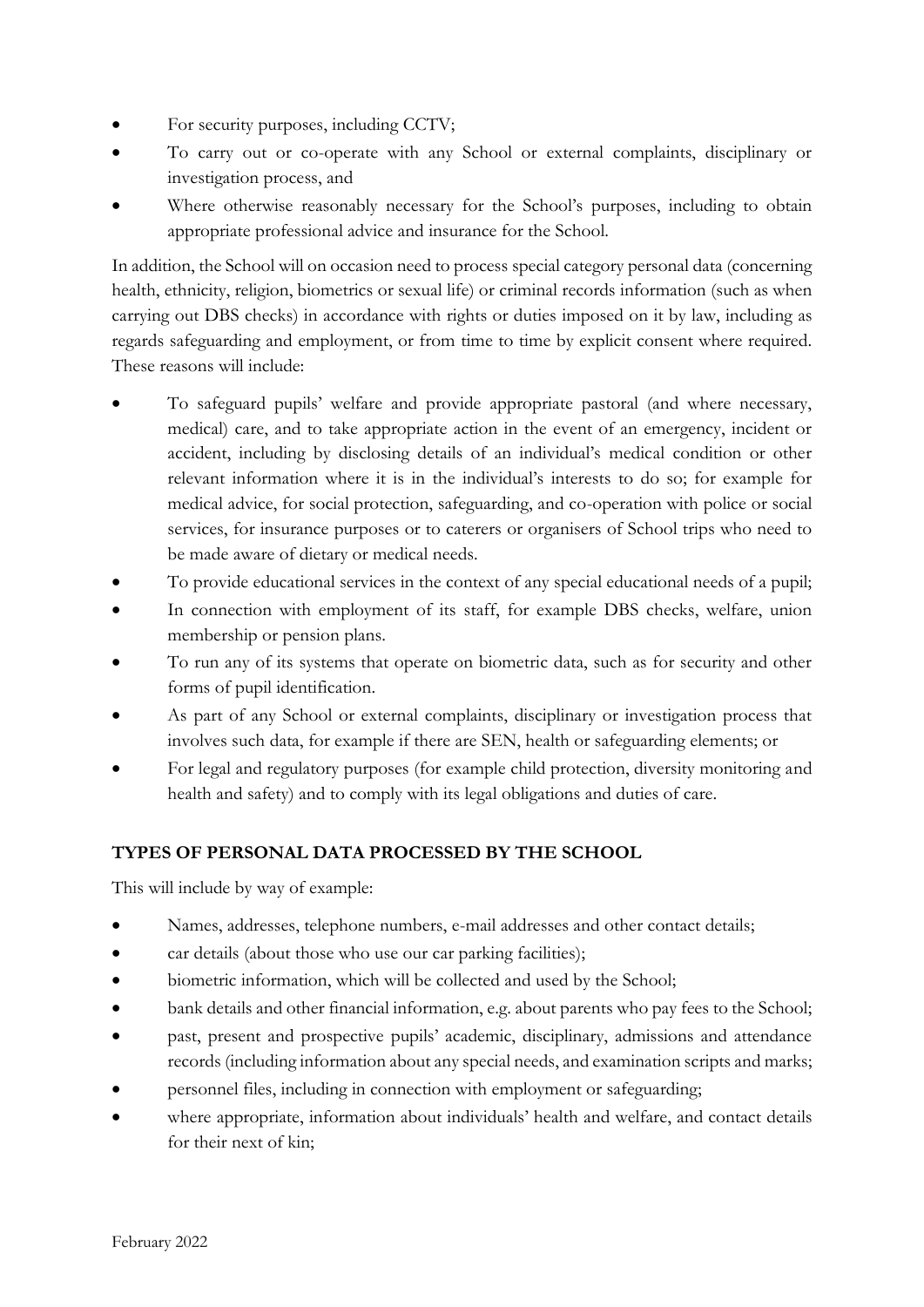- References given or received by the School about pupils, and relevant information provided by previous educational establishments and/or other professionals or organisations working with pupils;
- correspondence with and concerning staff, pupils and parents past and present, and
- images of pupils (and occasionally other individuals) engaging in School activities, and images captured by the School's CCTV system (in accordance with the School's policy on taking, storing and using images of children).

# **HOW THE SCHOOL COLLECTS DATA**

Generally, the School receives personal data from the individual directly (including, in the case of pupils, from their parents). This may be via a form, or simply in the ordinary course of interaction or communication (such as email or written assessments).

However, in some cases personal data will be supplied by third parties (for example another school, or other professionals or authorities working with that individual).

# **WHO HAS ACCESS TO PERSONAL DATA AND WHO THE SCHOOL SHARES IT WITH**

Occasionally, the School will need to share personal information relating to its community with third parties, such as:

- Professional advisers (e.g. lawyers, insurers, PR advisers and accountants);
- government authorities (e.g. HMRC, DfE, police or the local authority); and
- appropriate regulatory bodies (e.g. NCTL, the Independent Schools Inspectorate, {the Charity Commission} or the Information Commissioner).

For the most part, personal data collected by the School will remain within the School, and will be processed by appropriate individuals only in accordance with access protocols (i.e. on a 'need to know' basis). Particularly strict rules of access apply in the context of:

- Medical records (held and accessed only by the School doctor and appropriate medical staff under his/her supervision, or otherwise in accordance with express consent); and
- pastoral or safeguarding files.

However, a certain amount of any SEN pupil's relevant information will need to be provided to staff more widely in the context of providing the necessary care and education that the pupils requires.

Staff, pupils and parents are reminded that the School is under duties imposed by law and statutory guidance (including Keeping Children Safe in Education) to record or report incidents and concerns that arise or are reported to it, in some cases regardless of whether they are proven, if they meet a certain threshold of seriousness in their nature or regularity. This is likely to include the notes on personnel or safeguarding files, and in some cases referrals to relevant authorities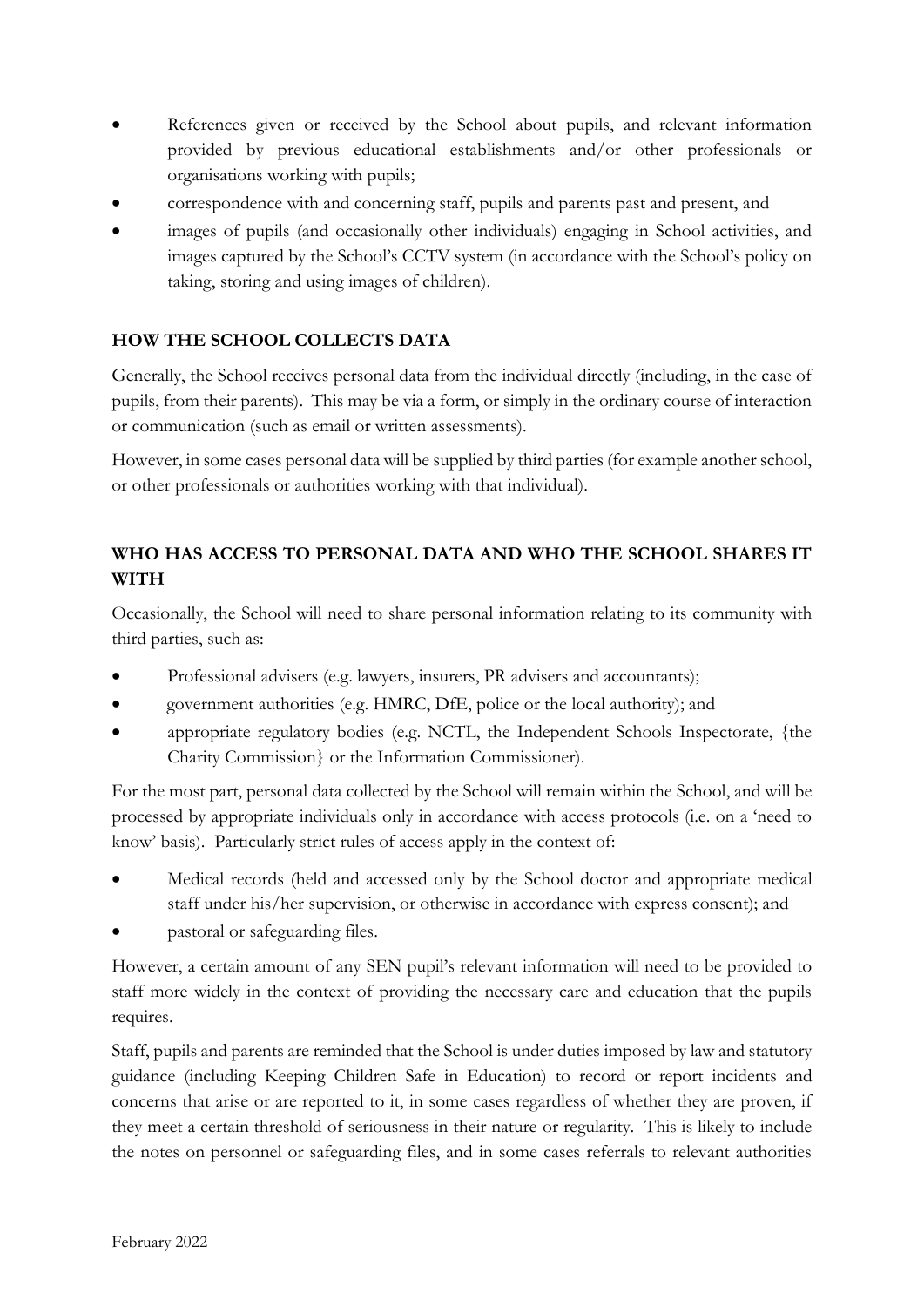such as the DOfA or police. For further information about this, please see the School's Safeguarding Policy.

Finally, in accordance with Data Protection Law, some of the School's processing activity is carried out on its behalf by third parties, such as IT systems, web developers or cloud storage providers. This is always subject to contractual assurances that personal data will be kept securely and only in accordance with the School's specific directions.

## **HOW LONG WE KEEP PERSONAL DATA**

The School will retain personal data securely and only in line with how long it is necessary to keep for a legitimate and lawful reason. Typically, the legal recommendation for how long to keep ordinary staff and pupil personnel files is up to 7 years following departure from the School. However, incident reports and safeguarding files will need to be kept much longer, in accordance with specific legal requirements.

If you have any specific queries about how our data retention policy is applied, or wish to request that personal data that you no longer believe to be relevant is considered for erasure, please contact the Data Protection Officer. However, please bear in mind that the School will often have lawful and necessary reasons to hold on to some personal data even following such a request.

A limited and reasonable amount of information will be kept for archiving purposes, for example; and even where you have requested we no longer keep in touch with you, we will need to keep a record of the fact in order to fulfil your wishes (called a "suppression record").

# **KEEPING IN TOUCH AND SUPPORTING THE SCHOOL**

The School will use the contact details of parents, alumni and other members of the School community to keep them updated about the activities of the School, or alumni and parent events of interest, including by sending updates and newsletters, by email and by post. Unless the relevant individual objects, the School will also:

- Share personal data about parents and/or alumni, as appropriate, with organisations set up to help establish and maintain relationships with the School community, such as the DSPA and Old Dauntseians' Association.
- Contact parents and/or alumni (including via the organisations above) by post and email in order to promote and raise funds for the School (and, where appropriate, other worthy causes);
- Should you wish to limit or object to any such use, or would like further information about them, please contact the Data Protection Officer in writing. You always have the right to withdraw consent, where given. However, the School is nonetheless likely to retain some of your details (not least to ensure that no more communications are sent to that particular address, email or telephone number).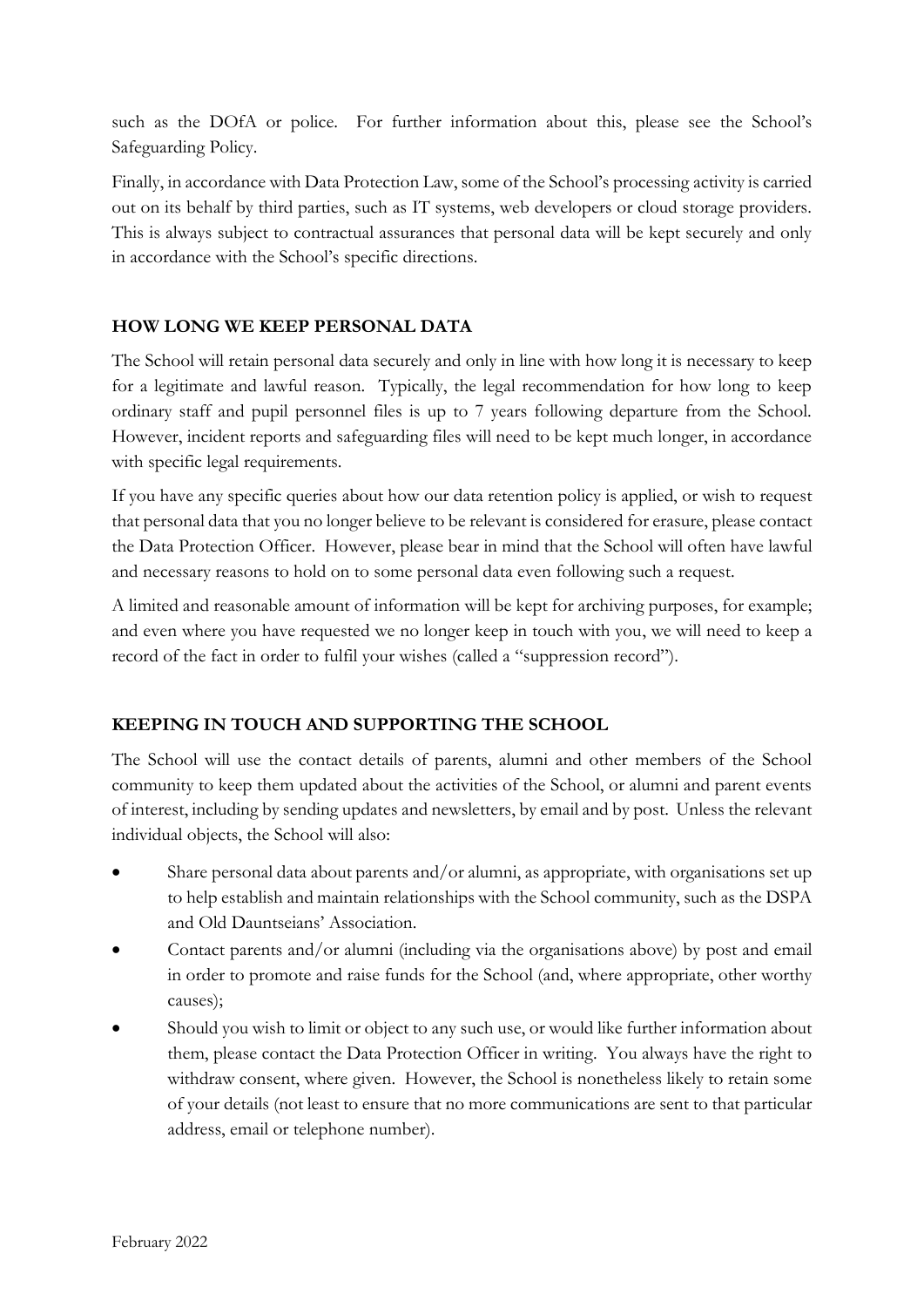### **YOUR RIGHTS**

(See the Subject Access Request Policy)

Individuals have various rights under Data Protection Law to access and understand personal data about them held by the School, and in some cases ask for it to be erased or amended or have it transferred to others, or for the School to stop processing it, but subject to certain exemptions and limitations.

Any individual wishing to access or amend their personal data, or wishing it to be transferred to another person or organisation, or who has some other objection to how their personal data is used, should put their request in writing to the Data Protection Officer.

The School will endeavour to respond to any such written requests as soon as is reasonably practicable and in any event within statutory time-limits (which is one month in the case of requests for access to information).

The School will be better able to respond quickly to smaller, targeted requests for information. If the request for information is manifestly excessive or similar to previous requests, the School may ask you to reconsider, or require a proportionate fee (but only where Data Protection Law allows  $it)$ .

• Requests that cannot be fulfilled

You should be aware that the right of access is limited to your own personal data, and certain data is exempt from the right of access. This will include information which identifies other individuals (and parents need to be aware this may include their own children, in certain limited situations – please see further below), or information which is subject to legal privilege (for example legal advice given to or sought by the School, or documents prepared in connection with a legal action).

The School is also not required to disclose any pupil examination scripts or other information consisting solely of pupil test answers, provide examination or other test marks ahead of any ordinary publication, nor share any confidential reference given by the School itself for the purposes of the education, training or employment of any individual.

You may have heard of the "right to be forgotten". However, we will sometimes have compelling reasons to refuse specific requests to amend, or delete or stop processing your (or your child's) personal data, for example legal requirement, or where it falls within a legitimate interest identified in this Privacy Notice. All such requests will be considered on their own merits.

Pupil requests

Pupils can make subject access requests for their own personal data, provided that, in the reasonable opinion of the School, they have sufficient maturity to understand the request they are making (see section Whose Rights below). A pupil of any age may ask a parent or other representative to make a subject access request on his/her behalf.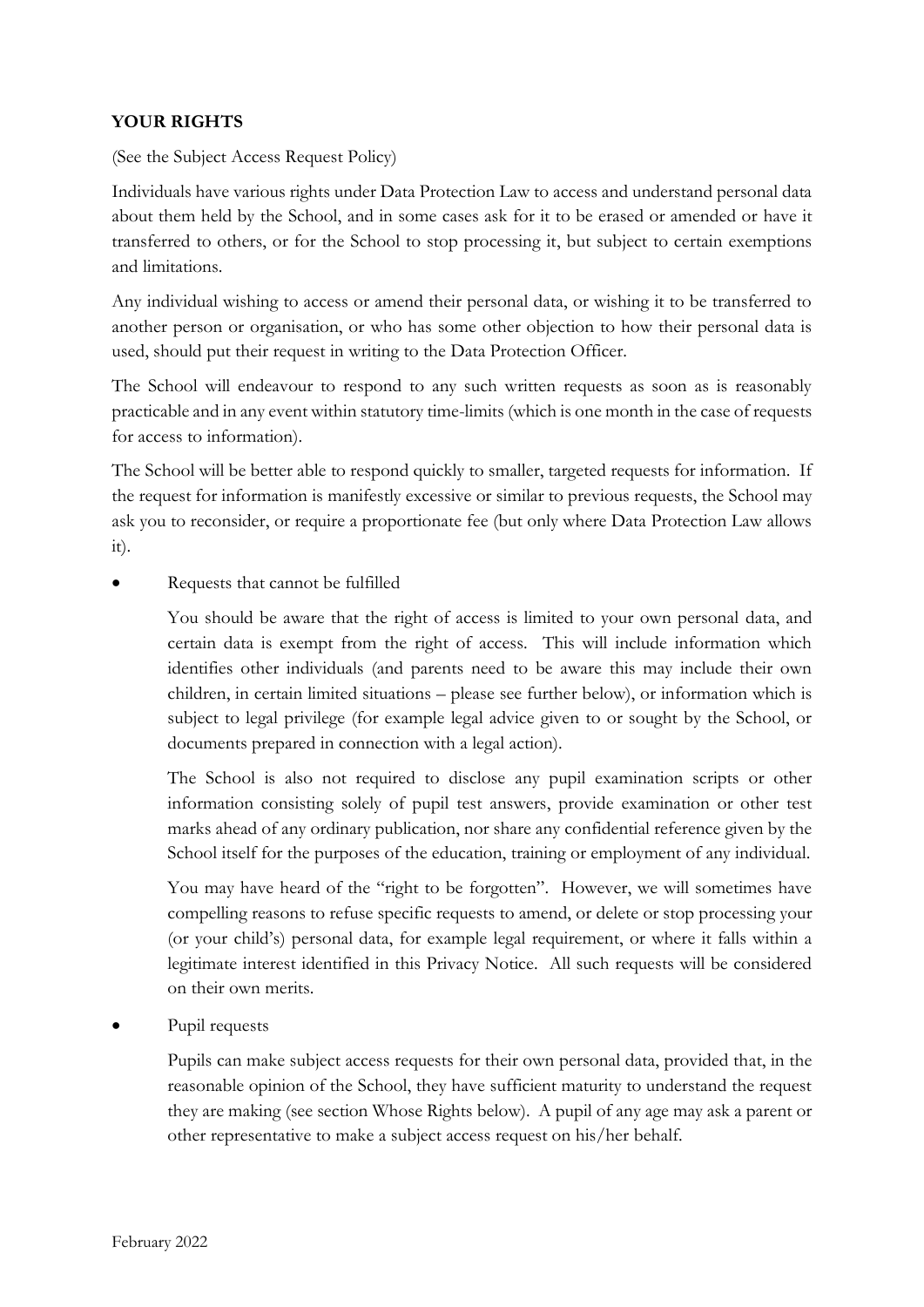Indeed, while a person with parental responsibility will generally be entitled to make a subject access request on behalf of younger pupils, the law still considers the information in question to be the child's.

For older pupils the parent making the request may need to evidence their child's authority for the specific request.

Pupils at Senior School aged e.g. 13 and above are generally assumed to have this level of maturity, although this will depend on both the child and the personal data requested, including any relevant circumstances at home. Slightly younger children may however be sufficiently mature to have a say in this decision, depending on the child and the circumstances.

Parental requests, etc.

It should be clearly understood that the rules on subject access are not the sole basis on which information requests are handled. Parents may not have a statutory right to information, but they and others will often have a legitimate interest or expectation in receiving certain information about pupils without their consent. The School may consider there are lawful grounds for sharing with or without reference to that pupil.

Parents will in general receive educational and pastoral updates about their children, in accordance with the Parent Contract. Where parents are separated, the School will in most cases aim to provide the same information to each person with parental responsibility, but may need to factor in all the circumstances including the express wishes of the child.

All information requests from, or on behalf of, or concerning pupils whether made under subject access or simply as an incidental request will therefore be considered on a case by case basis

• Consent

Where the School is relying on consent as a means to process personal data, any person may withdraw this consent at any time (subject to similar age considerations as above). Examples where we do rely on consent are e.g. biometrics, use of images, types of fundraising activity. Please be aware however that the School may not be relying on consent but have another lawful reason to process the personal data in question even without consent.

That reason will usually have been asserted under this Privacy Notice, or may otherwise exist under some form of contract or agreement with the individual (e.g. an employment or parent contract, or because a purchase of goods, services or membership of an organisation such as an alumni or parents' association has been requested).

Whose rights?

The rights under Data Protection Law belong to the individual to whom the data relates. However, the School will often rely on parental authority or notice for the necessary ways it processes personal data relating to pupils for example, under the parent contract, or via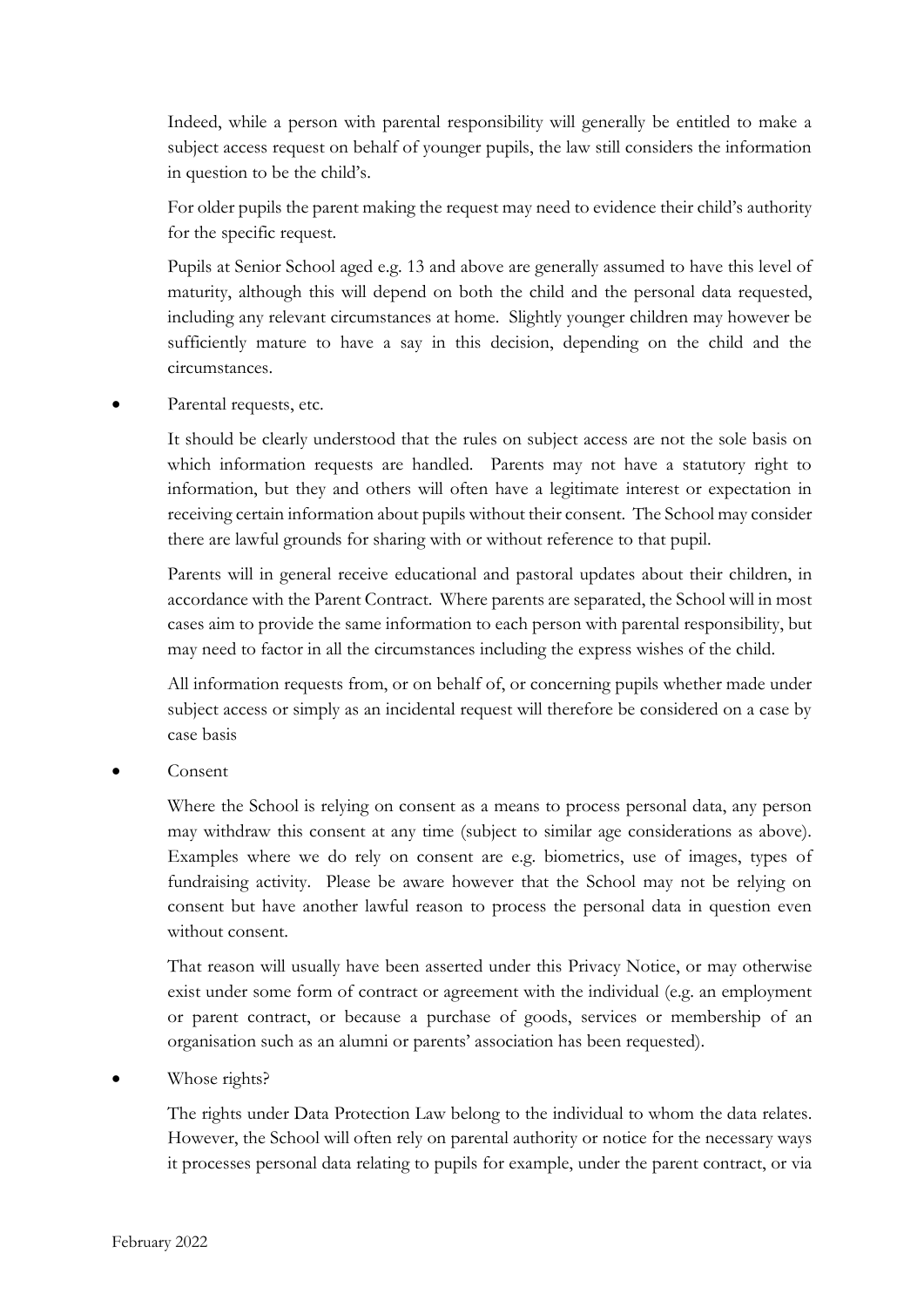a form. Parents and pupils should be aware that this is not necessarily the same as the School relying on strict consent (see section on Consent above).

Where consent is required, it may in some cases by necessary or appropriate given the nature of the processing in question, and the pupil's age and understanding to seek the pupil's consent.

Parents should be aware that in such situations they may not be consulted, depending on the interests of the child, the parents' rights at law or under their contact, and all the circumstances.

In general, the School will assume that pupils' consent is not required for ordinary disclosure of their personal data to their parents, e.g. for the purposes of keeping parents informed about the pupil's activities, progress and behaviour, and in the interests of the pupil's welfare. That is, unless in the School's opinion, there is a good reason to do otherwise.

However, where a pupil seeks to raise concerns confidentially with a member of staff and expressly withholds their agreement to their personal data being disclosed to their parents, the School may be under an obligation to maintain confidentiality unless, in the School's opinion, there is a good reason to do otherwise; for example where the School believes disclosure will be in the best interests of the pupil or other pupils, or if required by law.

Pupils are required to respect the personal data and privacy of others, and to comply with the School's ICT Acceptable Use Policy and the School rules. Staff are under professional duties to do the same covered under the staff ICT Acceptable Use policy.

### **DATA ACCURACY AND SECURITY**

The School will endeavour to ensure that all personal data held in relation to an individual is as up to date and accurate as possible. Individuals must notify the Date Protection Officer of any significant changes to important information, such as contact details, held about them.

An individual has the right to request that any out-of-date, irrelevant or inaccurate information about them is erased or corrected (subject to certain exemptions and limitations under Date Protection Law): please see above for details of why the School may need to process your data, or who you may contact if you disagree.

The School will take appropriate technical and organisational steps to ensure the security of personal data about individuals, including policies around use of technology and devices, and access to School systems. All staff and governors will be made aware of this policy and their duties under Data Protection Law and receive relevant training.